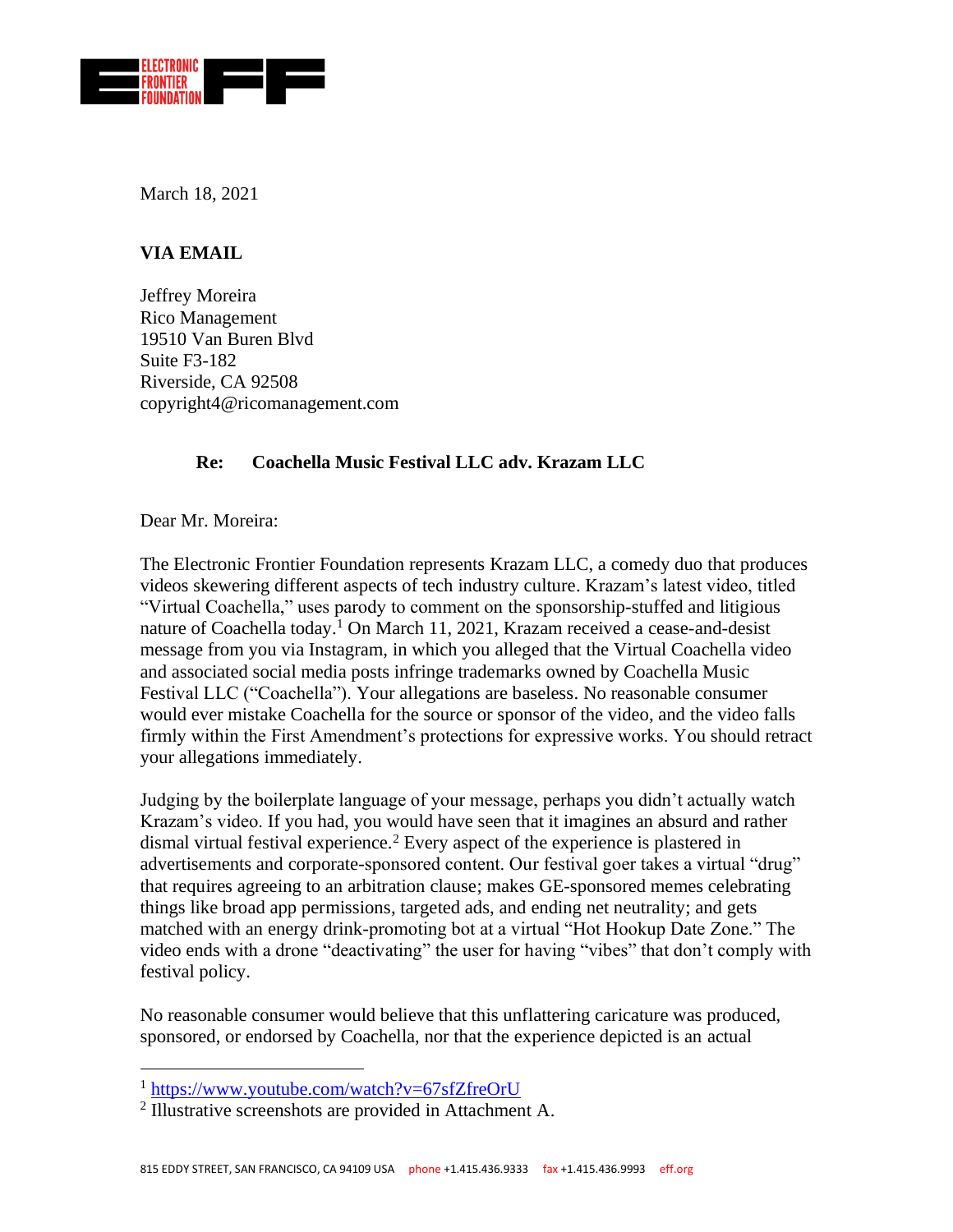Coachella product.<sup>3</sup> *Cf. Radiance Found., Inc. v. NAACP*, 786 F.3d 316, 328 (4th Cir. 2015) (use of trademark to convey message critical of trademark owner ensures no lasting consumer confusion). Indeed, courts readily recognize that successful parodies carry little risk of consumer confusion. *See, e.g.*, *Louis Vuitton Malletier, S.A. v. My Other Bag, Inc.*, 156 F. Supp. 3d 425, 435 (S.D.N.Y.) (quoting McCarthy on Trademarks and Unfair Competition § 31:153), *aff'd*, 674 Fed. App'x 16 (2d Cir. 2016); *Anheuser-Busch, Inc. v. L. & L. Wings, Inc.*, 962 F.2d 316, 320–21 (4th Cir. 1992). Without a likelihood of consumer confusion, there is no infringement and thus no basis for your demands.

Moreover, you should be well aware that the First Amendment protects the use of trademarks in expressive works so long as the use of the mark is relevant to the work and not explicitly misleading. *Rogers v. Grimaldi*, 875 F.2d 994, 999 (2d Cir. 1989); *VIP Prods. LLC v. Jack Daniel's Props., Inc.*, 953 F.3d 1170, 1174 (9th Cir. 2020), *cert. denied*, No. 20-365, 2021 WL 78111 (Jan. 11, 2021). That protection indisputably applies here. First, there is no question that Krazam's parody video is an expressive work. *See Cliffs Notes, Inc. v. Bantam Doubleday Dell Publ'g Grp., Inc.*, 886 F.2d 490, 495 (2d Cir. 1989) (*Rogers* test for infringement applies to "works of artistic expression, a category that includes parody"). Second, Krazam's use of the "Coachella" trademark in the video and its title has obvious artistic relevance to the work, a comedic critique of Coachella as a company and festival. Finally, there is nothing explicitly misleading about the video's title or content; Krazam has not, for example, claimed that Coachella endorsed the video or had a role in producing it. *See Rogers*, 875 F.2d at 1001.

In short, your allegations of trademark infringement and unfair competition lack merit. Krazam will not be complying with any of your demands, and you should withdraw them immediately.

Sincerely,

a Ofak

Cara L. Gagliano Staff Attorney Electronic Frontier Foundation

<sup>&</sup>lt;sup>3</sup> If your client sincerely fears that this depiction is too realistic to be perceived as parody, Krazam's video should be the least of its reputational concerns.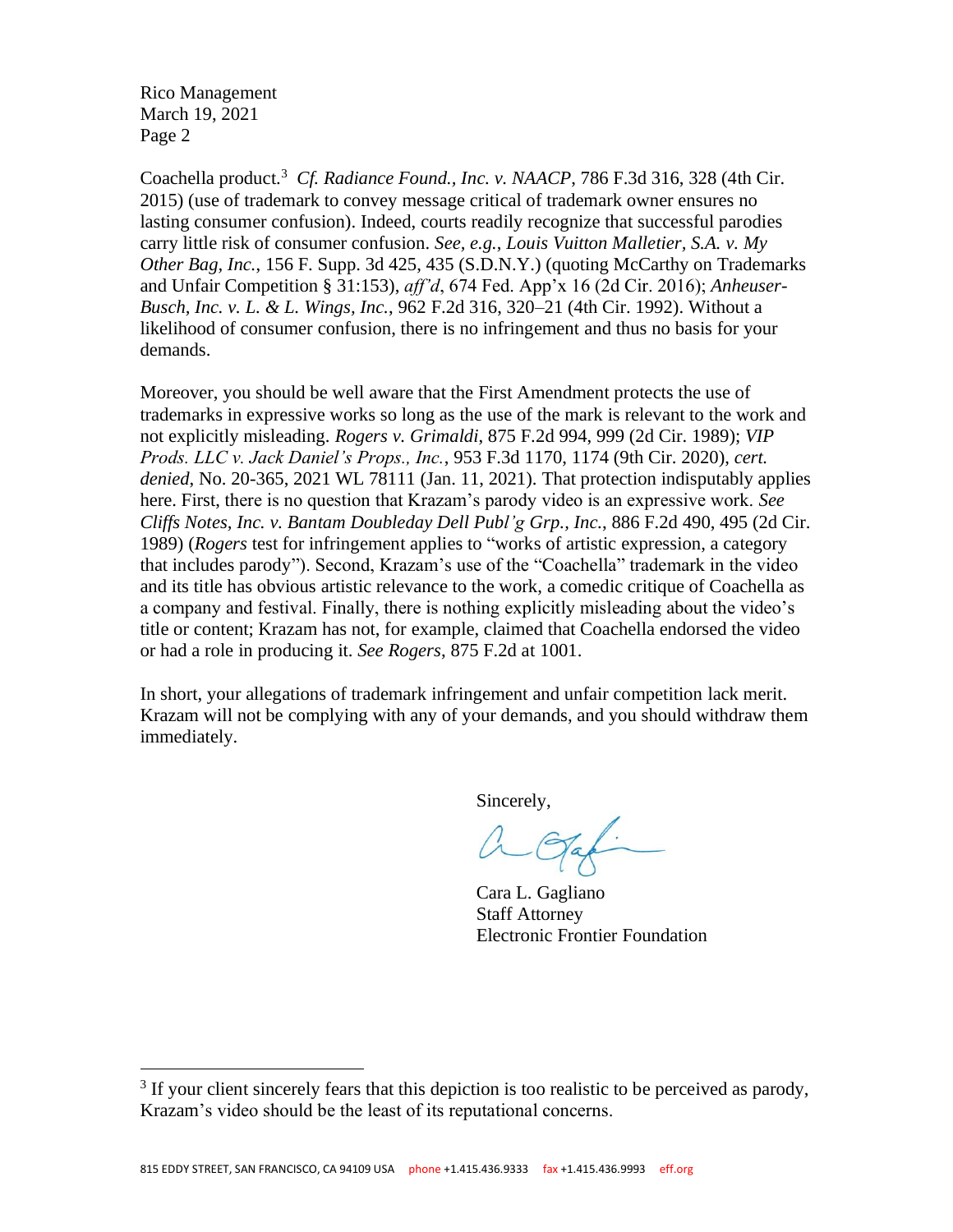## **Attachment A**

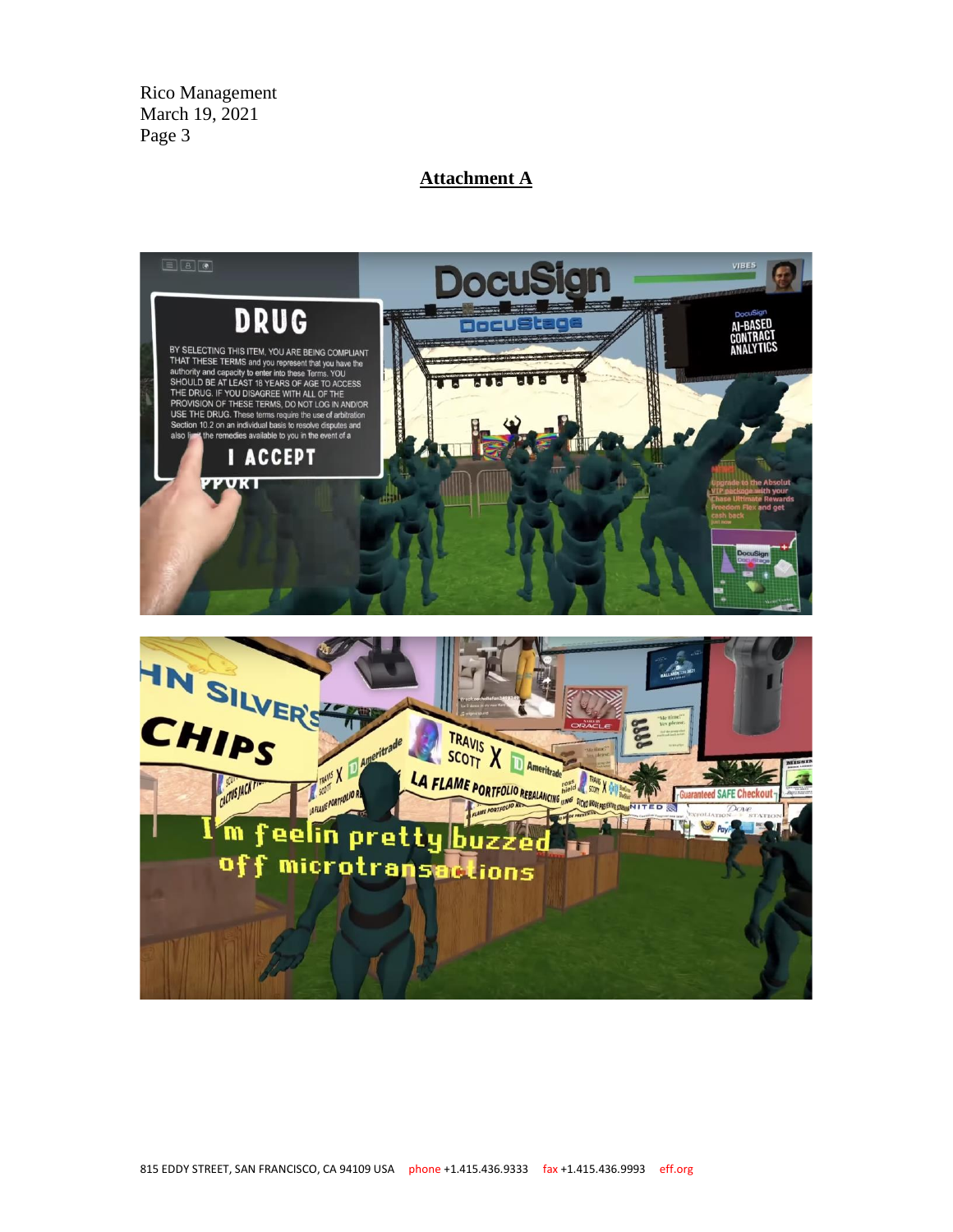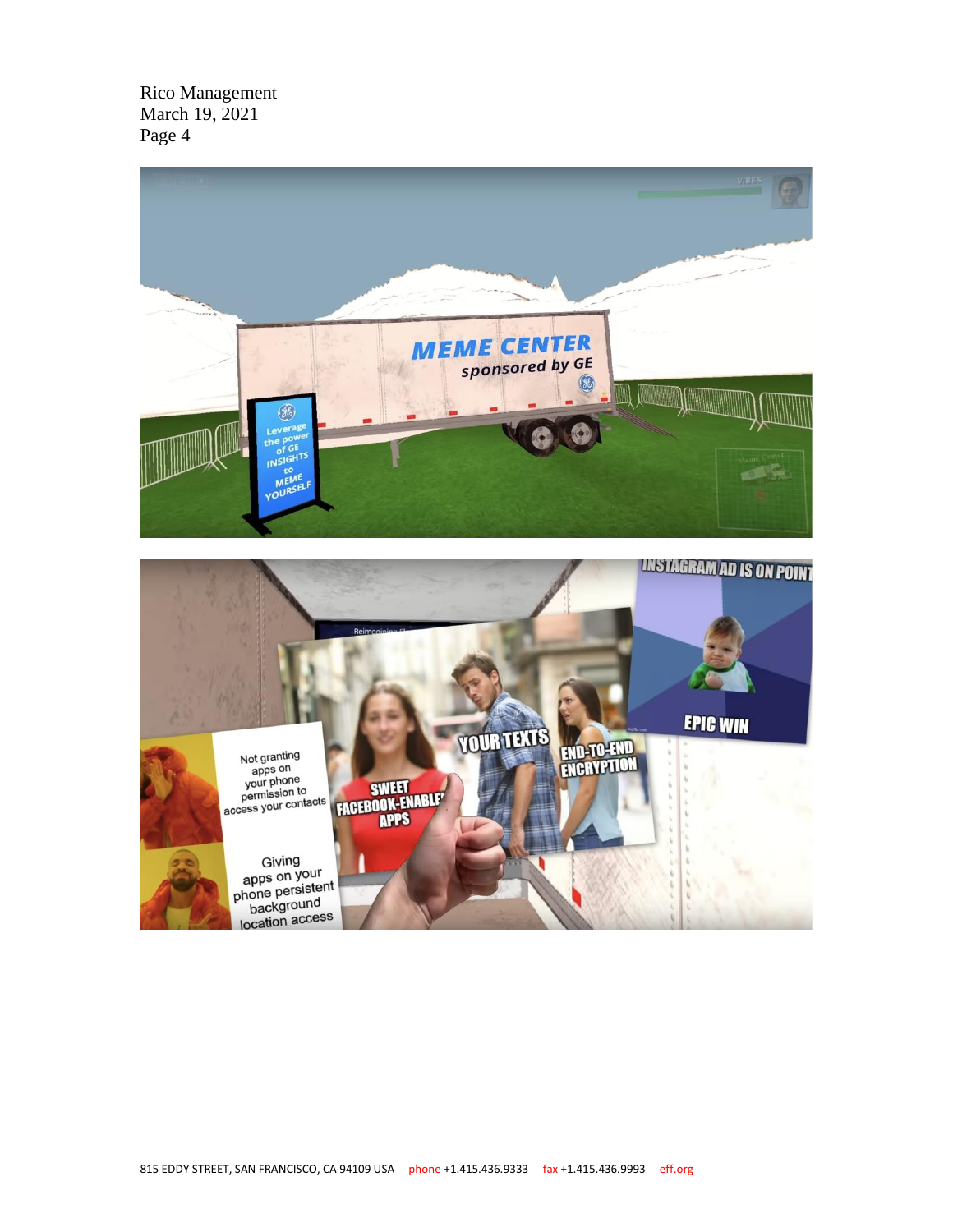